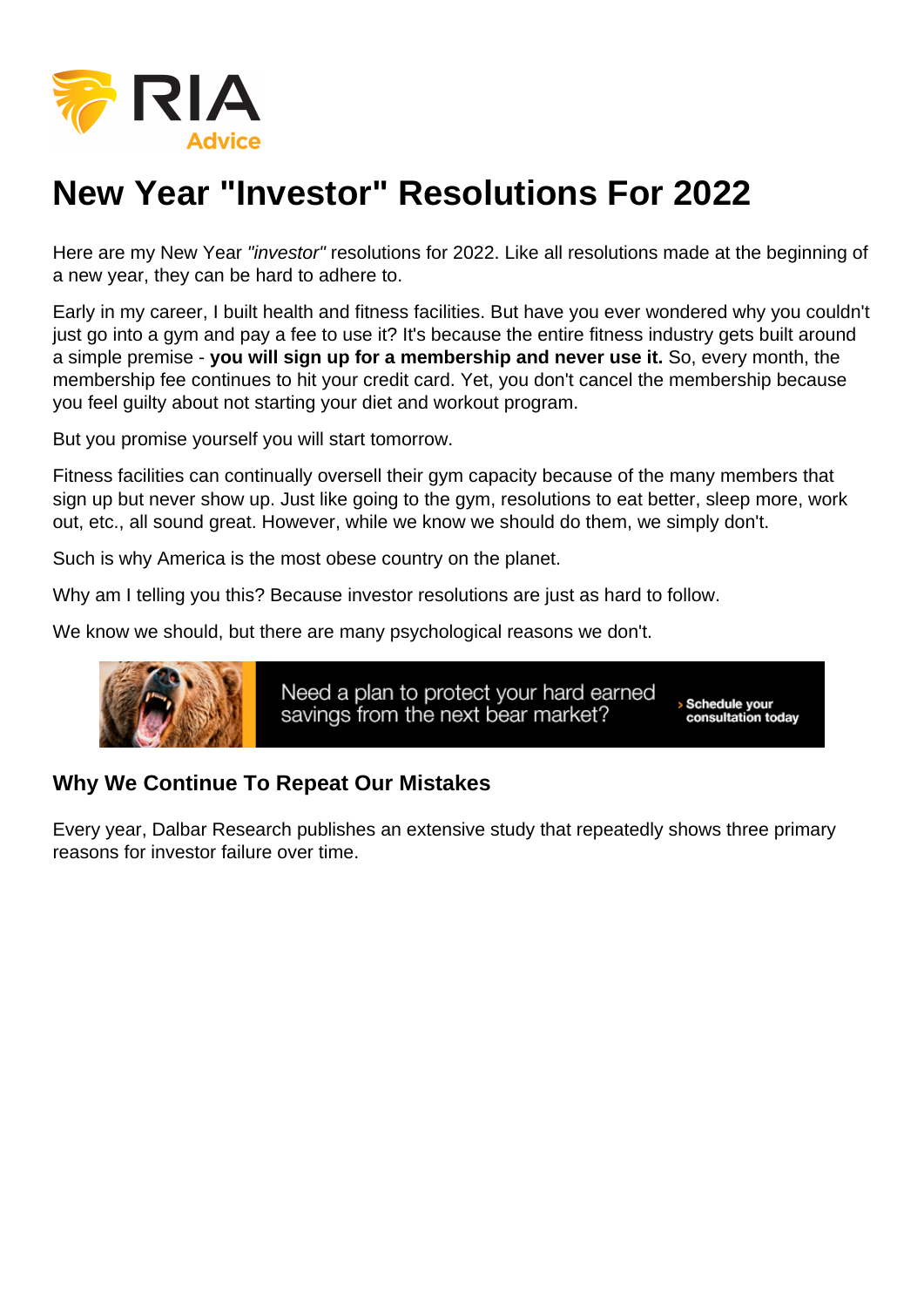

**The key issues are a lack of capital to invest and psychology.** Dalbar defined nine of the irrational investment behavioral biases specifically:

- **Loss Aversion ?** The fear of loss leads to a withdrawal of capital at the worst possible time. Also known as ?panic selling.?
- **Narrow Framing ?** Making decisions about on part of the portfolio without considering the effects on the total.
- **Anchoring ?** The process of remaining focused on what happened previously and not adapting to a changing market.
- **Mental Accounting ?** Separating performance of investments mentally to justify success and failure.
- **Lack of Diversification ?** Believing a portfolio is diversified when in fact it is a highly correlated pool of assets.
- **Herding?** Following what everyone else is doing. Leads to ?buy high/sell low.?
- **Regret ?** Not performing a necessary action due to the regret of a previous failure.
- **Media Response ?** The media has a bias to optimism to sell products from advertisers and attract view/readership.
- **Optimism ?** Overly optimistic assumptions tend to lead to rather dramatic reversions when met with reality.

The "herding effect" and "loss aversion" are the most significant behaviors that compound the issues of investor mistakes over time. As markets rise, individuals believe the current price trend will continue indefinitely. **The longer the rising trend lasts, the more ingrained the belief becomes. Eventually, the last of "holdouts" finally "buy-in" as the market evolves into a "euphoric state."**

As markets decline, there is a slow realization "this decline" is not a "buy the dip" opportunity. **As losses mount, the need to "avert loss" begins to mount until individuals seek to "avert further loss" by selling.**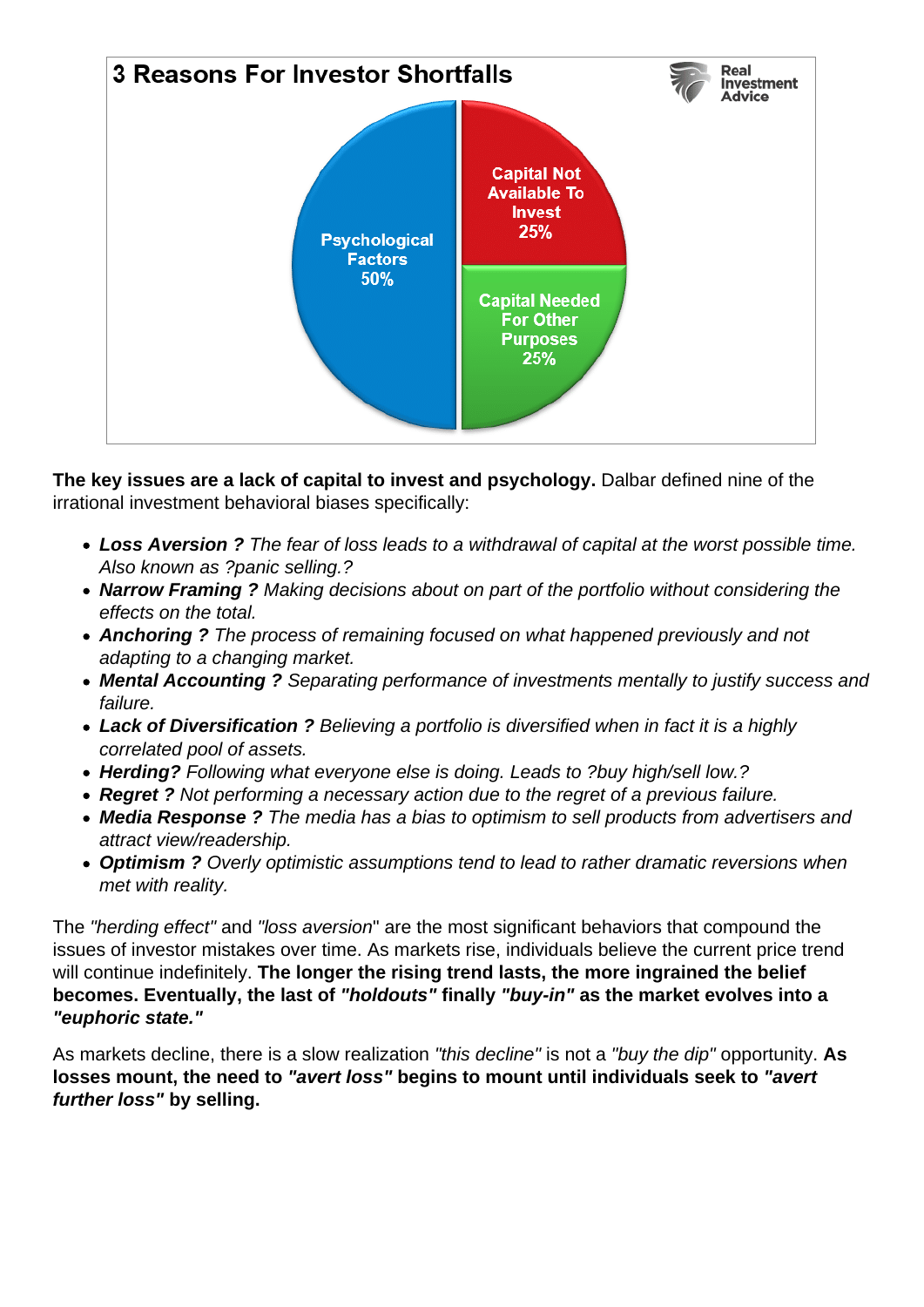This behavioral trend runs counter-intuitive to the "buy low/sell high" investment rule.

Investor Resolutions For 2022

So, with the understanding that our emotions tend to get the better of us, I have put together a set of resolutions to help me be a better investor and portfolio manager.

In 2022, I will (or attempt to):

- Do more of what is working and less of what isn?t.
- Remember that the ?Trend Is My Friend.?
- Be either bullish or bearish, but not ?hoggish.? (Hogs get slaughtered)
- Remember it is ?Okay? to pay taxes.
- Maximize profits by staging my buys, working my orders, and getting the best price.
- Look to buy damaged opportunities, not damaged investments.
- Diversify to control my risk.
- Control my risk by always having pre-determined sell levels and stop-losses.
- Do my homework. I will do my homework. I will do my homework.
- Not allow panic to influence my buy/sell decisions.
- Remember that ?cash? is for winners.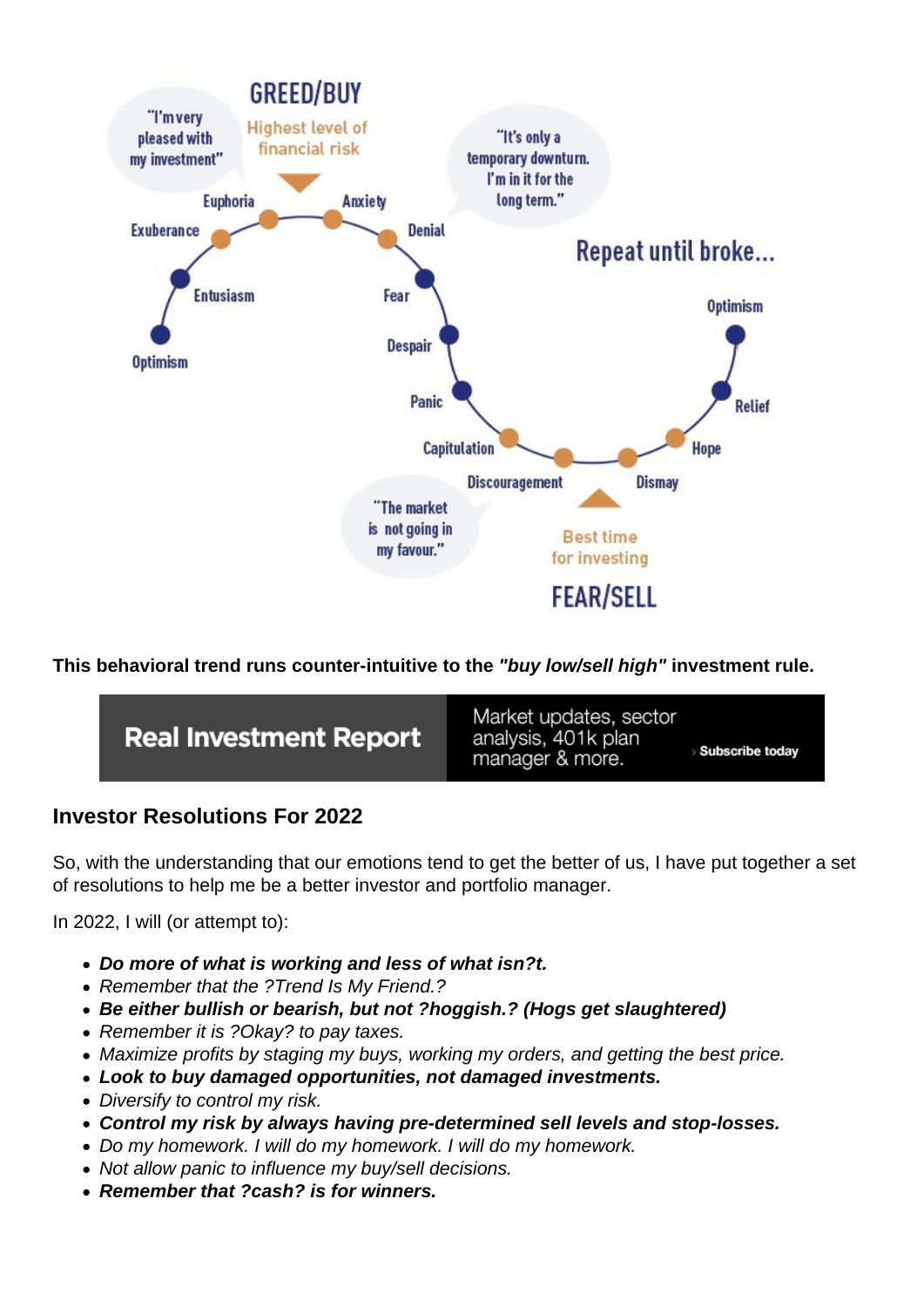- Expect, but not fear, corrections.
- Expect to be wrong, and I will correct errors quickly.
- Check ?hope? at the door.
- Be flexible.
- Have the patience to allow my discipline and strategy to work.
- Turn off the television, put down the newspaper, and focus on my analysis.

These are the same resolutions I attempt to follow every year.

In investing, just as in life, I won't get into shape because I bought a gym membership. I won't lose weight because I subscribed to a "diet app" on my phone. I have to go to the gym and stick to my diet.

There is no shortcut to being a successful investor. There are only the basic rules, discipline, and focus required to succeed long-term.

If I want to be a better investor, I have to follow my resolutions.

## A Year Of Challenges

As I discussed on Tuesday, every analyst is optimistic about the new year. Expectations are high for explosive economic growth, more stimulus, debt-driven infrastructure spending, and 5000-5500 on the S&P by year-end.

Maybe that will be the case. However, as valuations have become more extreme, the consistently bullish media continue to invent rationals for higher stock prices.

- Low interest rates justify high valuations.
- There is no alternative (T.I.N.A.)
- Monetary policy supports higher prices.
- Low inflation supports higher prices

Notably, those rationalizations appeared correct due to the massive flood of monetary and fiscal policy during that period.

However, things are now changing with a Federal Reserve set to remove those accommodative policies. As a result, any shortfall in earnings growth, economic recovery, or a rise in interest rates could immediately and negatively impact investors.

The biggest problem for investors is the bull market itself.

When the "bull is running." we believe we are smarter and better than we are. As a result, we take on substantially more risk than we realize as we continue to chase market returns and allow "greed" to displace our rational logic. Like gambling, success breeds overconfidence as the rising tide disguises our investment mistakes.

Unfortunately, during the subsequent completion of the full-market cycle, our errors return to haunt us. Always too painfully and tragically as the loss of capital exceeds our capability to "hold on for the long-term."